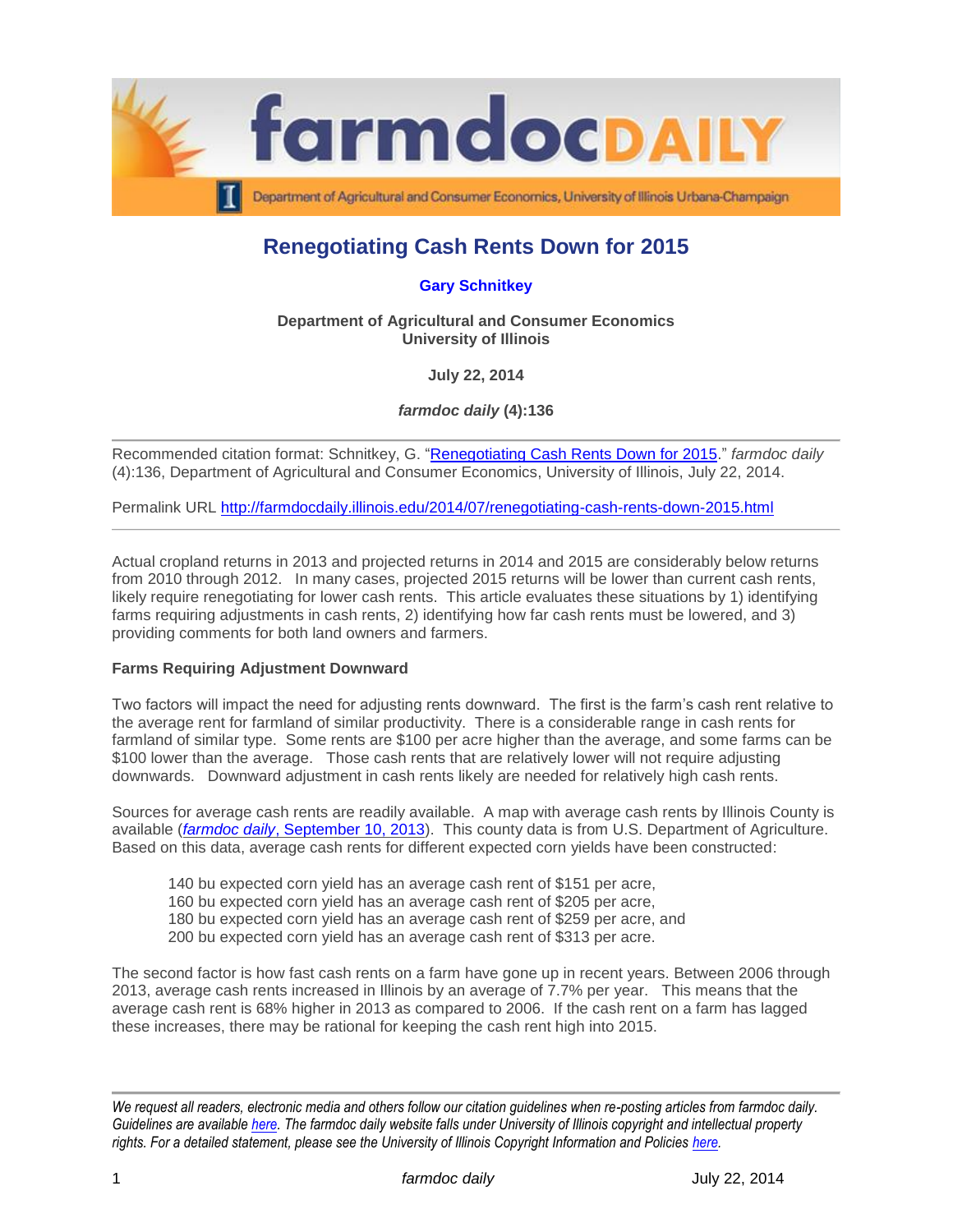As an example, take a farm that has a 200 bushel expected corn yield that had a cash rent of \$179 per acre from 2006 through 2012. The cash rent then increased to \$300 per acre in 2013. Keeping the \$300 cash rent in 2015 could be justified because the landowner did not get as much return in 2006 through 2012, even though the farmer likely will face a loss. (As an aside, allowing cash rents to lag agricultural returns is not a recommended practice.)

## **Extent to which Rents need to be Adjust Downward**

Cash rents need to be below operator and land returns for the farmer to have a positive return. The 2015 Illinois Crop Budgets (As of July 22, 2014, *[farmdoc](http://www.farmdoc.illinois.edu/manage/2015_crop_budgets.pdf)* website) can be used to estimate operator and land returns. Table 1 shows estimates for differing commodity prices.

**Table 1. Projected 2015 Operator and Land Returns for** 

|                                  | Price                |             |         |         |         |
|----------------------------------|----------------------|-------------|---------|---------|---------|
|                                  | Corn                 | \$4.20      | \$3.75  | \$4.50  | \$5.00  |
| Region                           | Soybeans             | \$10.50     | \$10.00 | \$11.00 | \$12.00 |
|                                  |                      | \$ per acre |         |         |         |
| North (194 bu corn yield,        |                      | 226         | 167     | 269     | 347     |
|                                  | 59 bu soybean yield) |             |         |         |         |
| Central-High (199 bu corn yield, |                      | 259         | 200     | 304     | 381     |
|                                  | 57 bu soybean yield) |             |         |         |         |
| Central-Low (184 bu corn yield,  |                      | 195         | 140     | 235     | 307     |
|                                  | 52 bu soybean yield) |             |         |         |         |
| South (165 bu corn yield,        |                      | 87          | 83      | 91      | 150     |
| 47 bu soybean yield)             |                      |             |         |         |         |

<sup>1</sup> Yields and costs taken from 2015 Illinois Crop Budgets. A 50-50 corn-soybean rotation is used in northern and central Illinois. A 1/3-1/3-1/3 rotation of corn, soybeans, and wheat/double-crop soybeans is used in southern Illinois.

Based on current prices on futures markets, the *2015 Illinois Crop Budgets* uses a \$4.20 per bushel corn price and a \$10.50 per bushel soybean price. At those prices, the projected operator and land return for northern Illinois farmland is \$226 per acre (see Table 1). The budgets use an expected corn yield of 194 bushel per acre, and the cash rent for land of this productivity is near \$290 per acre. If the cash rent is \$290 per acre, the cash rent would have to decrease by \$64 per acre to the projected \$225 per acre operator and land return for the farmer to have \$0 return. Cash rents would have to decrease more than \$64 for the farmer to have a positive projected return.

#### **Problems in Setting Cash Rents and Use of Variable Leases**

Many cash rents are set in the fall prior to production. In the fall, it is difficult to determine accurate commodity prices to use in budgets. There are good reasons to believe that the long-run price for corn will average \$4.60 per bushel (*farmdoc daily*[, February 27, 2013\)](http://farmdocdaily.illinois.edu/2013/02/new-era-crop-prices-five-year-review.html). There will be periods in which the corn price will be \$1.00 or more higher than this average, as happened in 2011 and 2012. And there will be periods in which corn price averages below \$4.00 per bushel. Currently, it appears that we are moving into a period of lower commodity prices, with futures prices suggesting prices below the \$4.60 long-run average.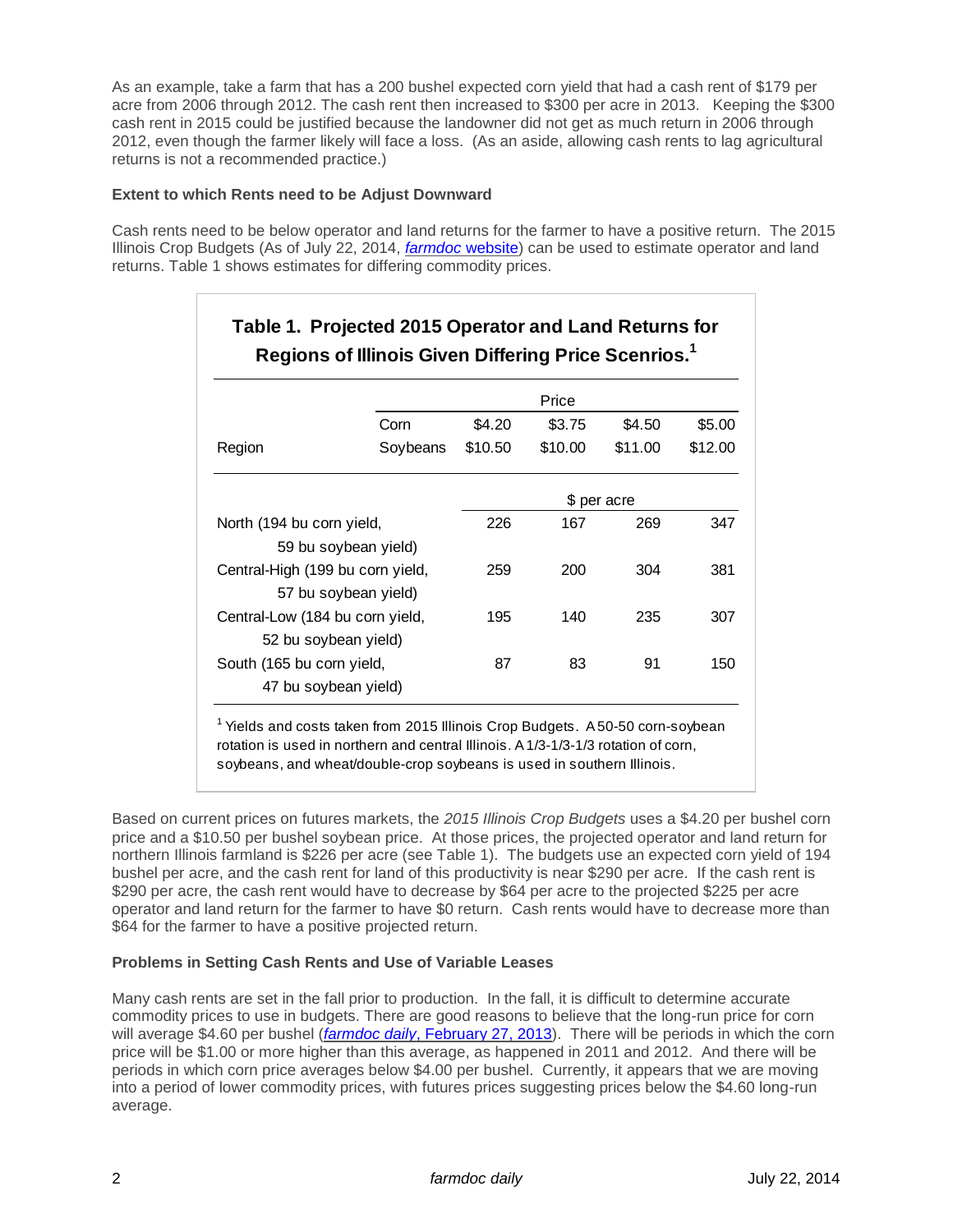Moreover, commodity prices and yields can vary from the fall estimates. Gross revenue from an acre will depend on supply and demand conditions. On the supply side, planting and yields around the world will impact actual prices. Of particular importance will be harvested acres and yields in South America during the winter and harvested acres and yields in North America in 2015. Predicting 2015 acreages and levels is not possible at this point.

Table 1 shows the impacts of different prices on operator and land returns. A \$3.75 corn and \$10.00 soybean price are at the low end of probable prices for 2015. At these prices, operator and land returns are projected at \$167 per acre, \$59 below the \$226 return at a \$4.20 corn price. A \$5.00 corn price and a \$12.00 soybean price is at the higher end. The operator and land return in a \$347 per acre return, \$121 per acre higher than the return at a \$4.20 corn price. For these prices, there is a \$180 range in operator and land returns (\$180 = \$347 - \$167)

There is a difficulty in setting a cash rent given this range of possible revenues. In hindsight, rents will be too high or too low relative to actual returns. One possibility for dealing with variable revenues and returns is to use rental arrangements that vary lease payments based on economic performance. Share rental arrangements which share revenues and direct costs between the land owner and farmer are one such alternative.

Another alternative is to use a variable cash lease. A variable cash lease has minimum cash rent that is paid by the farmer to the land owner. A "bonus" may be paid if gross revenue is higher than a trigger revenue. These agreements are more fully described here (*farmdoc daily*[, September 27, 2011\)](http://farmdocdaily.illinois.edu/2011/09/cash-rent-with-bonus-leasing-a-1.html).

### **Suggestions for Land Owners**

Many land owners prefer the simplicity of cash rental arrangements, and desire that the cash rent not to vary much from one year to the next. The desire to have stable cash rents across years is not practical given variability of agricultural returns, unless a land owner is willing to accept a cash rent significantly below going market rates. These low cash rents are needed to provide a cushion to farmers given the wide swings in revenue from one year to the next.

If land owners desire higher average returns, they will need to bear some of the risk associated with agricultural returns, and vary cash rents from one year to the next. Variable cash leases and share rental arrangements are one mechanism for varying rents. If a fixed cash rent is used, the rental rate should be evaluated each year, and may need to be changed when return prospects have changed.

In renegotiating 2015 rents, land owners should be aware that economic conditions for farms have changed. Most farms had relatively high incomes in the years between 2006 and 2012, with particularly high returns from 2010 to 2012. Since the fall of 2013, commodity prices have decreased. So far in the summer of 2014 the prospects of large crops have put downward pressure on prices. Incomes in 2014 will be below those in 2010 through 2013. Prospects are for continued low returns going into 2015 (*farmdoc daily*[, July 8, 2014\)](http://farmdocdaily.illinois.edu/2014/07/release-of-2015-crop-budgets.html).

#### **Suggestions for Farmers**

Renegotiating cash rents down presents farmers with a delicate situation, with the potential to lose farmland as a result of the negotiations. For farmers with a high proportion of farmland cash rented at above average cash rent levels, the need to adjust cash rent will be evident, as continued renting farmland at those high cash rent levels will result in large projected income losses.

However, many farms do not have all of their farmland cash rented at high cash rent levels. Often, a small proportion of farmland is rented at high levels. Farmers in this situation can continue to rent the high-cash-rent farmland without jeopardizing the financial position of the farm. In essence, other lower cost farmland subsidizes farming the high cash rent farmland. Farmers in this situation should evaluate the impacts of losing the high cash rent farmland on their farms' income potential. If a cash rent cannot be negotiated lower, not farming high cash rent farmland may be a financially better alternative.